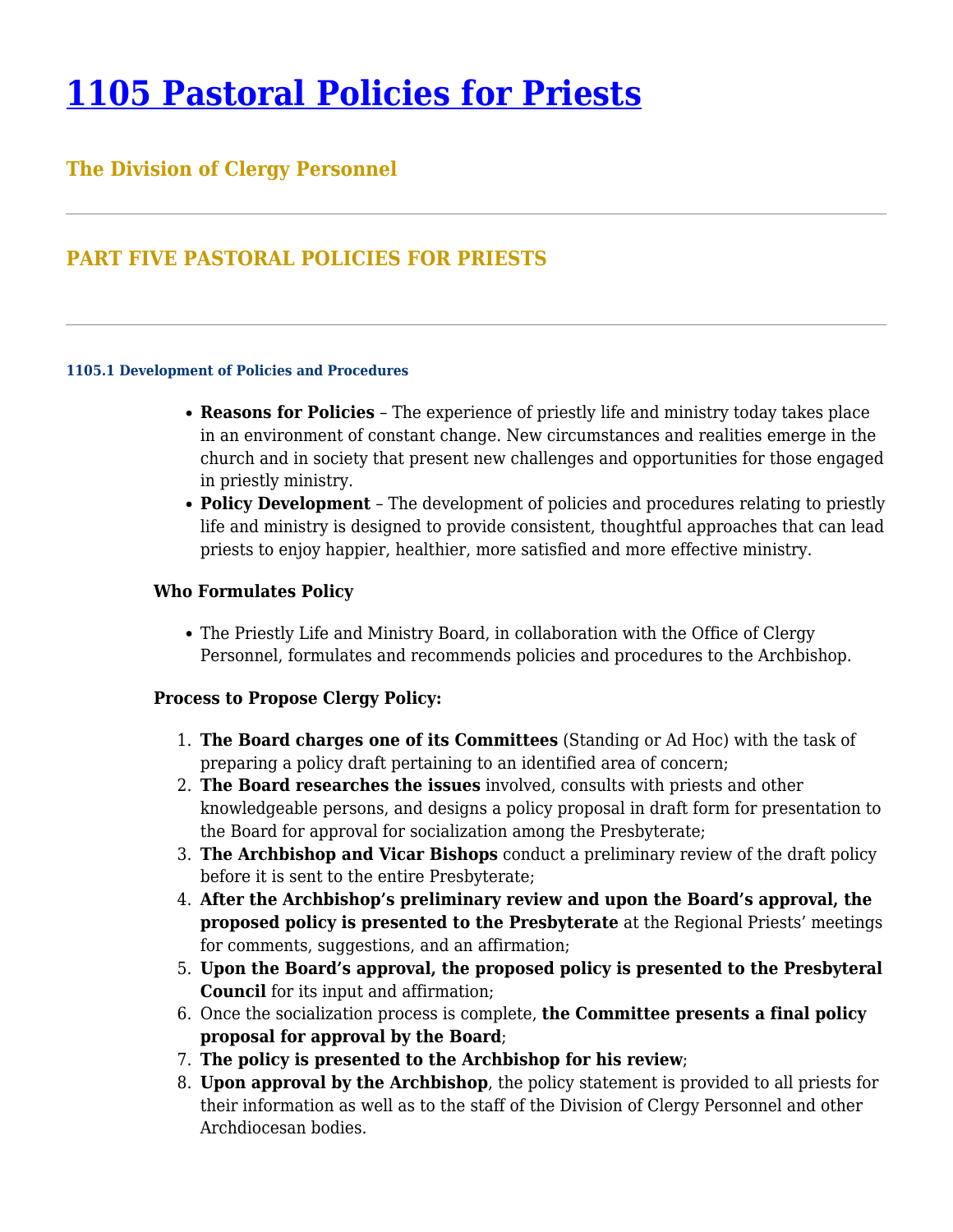9. **The approved policy will be posted on the Archdiocesan website** for easy access by all priests.

#### **1105.2 Mentoring Policy & Process for Newly Ordained/ Early Ministry Introduction**

- **First Assignment** The Archdiocese has long recognized that the first priestly assignment is an important one. In this assignment a man truly learns the "art" of healthy priestly living. However, transition from seminary to full-time, permanent assignment is not without its challenges.
- **Newly ordained**, for this program, is described as those in the first year of their first parochial assignment as a priest.
- Participation Required Every newly ordained priest shall participate for at least one year in a Mentoring Program approved by the Archbishop in consultation with the Priestly Life and Ministry Board. This mentoring process may be continued beyond the first year of priestly work at the discretion of the priest and his mentor.
- **Goal of the Process** Goal of the Mentoring Process is to ease the transition of the newly ordained from seminarian to priesthood, thus enabling him to initiate a joyful and fulfilling experience of ministry.
- **Role of the Mentor** Role of the Mentor is to provide an opportunity to establish a supportive relationship for the newly ordained priest: specifically to serve as a confidential advisor, guide, and personal resource. The mentor's role is intended to be a clear sign of concern, care, and support and not as an evaluator, reporter, or liaison.

## **Mentor Assignment**

- **Who Assigns Mentor** The Office of Clergy Personnel will evaluate the personality of the newly ordained priest including his experience, age, gifts and talents when considering who to assign to him as a mentor. The Office of Clergy Personnel will also consult with the Office of Vocations and the newly ordained priest regarding the final selection of a mentor.
- **Mentor** The mentor should NOT be the current pastor of the newly ordained priest.
- **Mentor** The mentor should be skilled in providing support and assistance to the newly ordained priest. Great care should be taken in these assignments given their lasting impact on the ministry of the newly ordained.

#### **1105.3 New Pastors and New Administrators**

**Mentoring Recommended** – It is recommended that new pastors and administrators establish a mentoring relationship with at least one experienced pastor as they begin their new duties. The transition to the leadership of a pastorate can be exciting and challenging at the same time. Proper support and counsel for new pastors and administrators can serve to make this transition more successful.

#### **1105.4 Pastoral Leadership Skills**

**Leadership Skills** – All pastors, including new pastors and administrators, should consider appropriate managerial practices to improve their leadership skills including participation in a  $360\text{ T}$  Evaluation, a survey of some kind or some other type of management tool or training method.